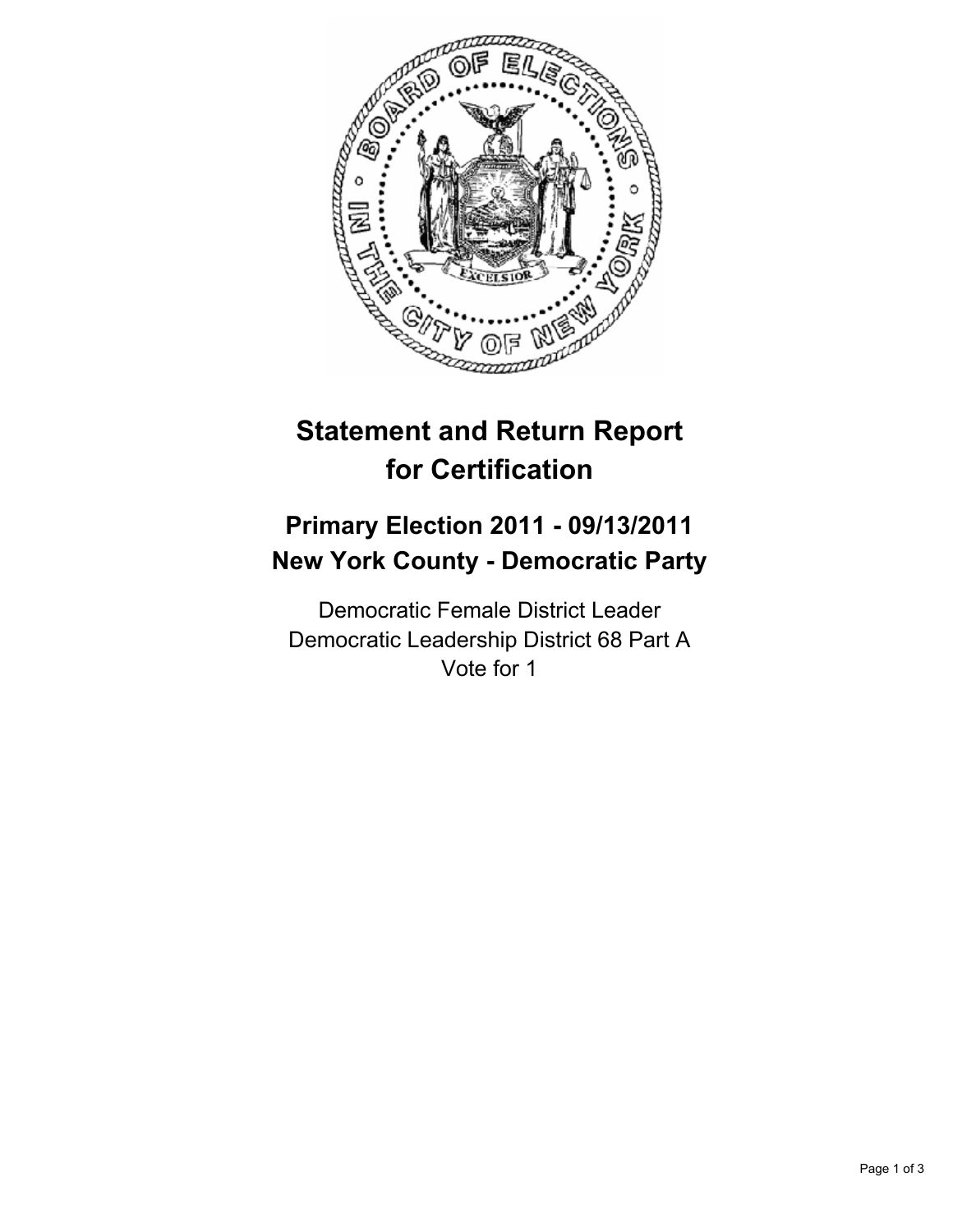

#### **Assembly District 68**

| <b>PUBLIC COUNTER</b>                                    | 501 |
|----------------------------------------------------------|-----|
| <b>EMERGENCY</b>                                         | 4   |
| ABSENTEE/MILITARY                                        | 30  |
| FEDERAL                                                  | 0   |
| <b>SPECIAL PRESIDENTIAL</b>                              | 0   |
| <b>AFFIDAVIT</b>                                         | 1   |
| <b>Total Ballots</b>                                     | 536 |
| Less - Inapplicable Federal/Special Presidential Ballots | 0   |
| <b>Total Applicable Ballots</b>                          | 536 |
| THERESA RICHARDSON                                       | 222 |
| <b>DIANE GREEN</b>                                       | 254 |
| NO NAME (WRITE-IN)                                       |     |
| <b>Total Votes</b>                                       | 477 |
| Unrecorded                                               | 59  |